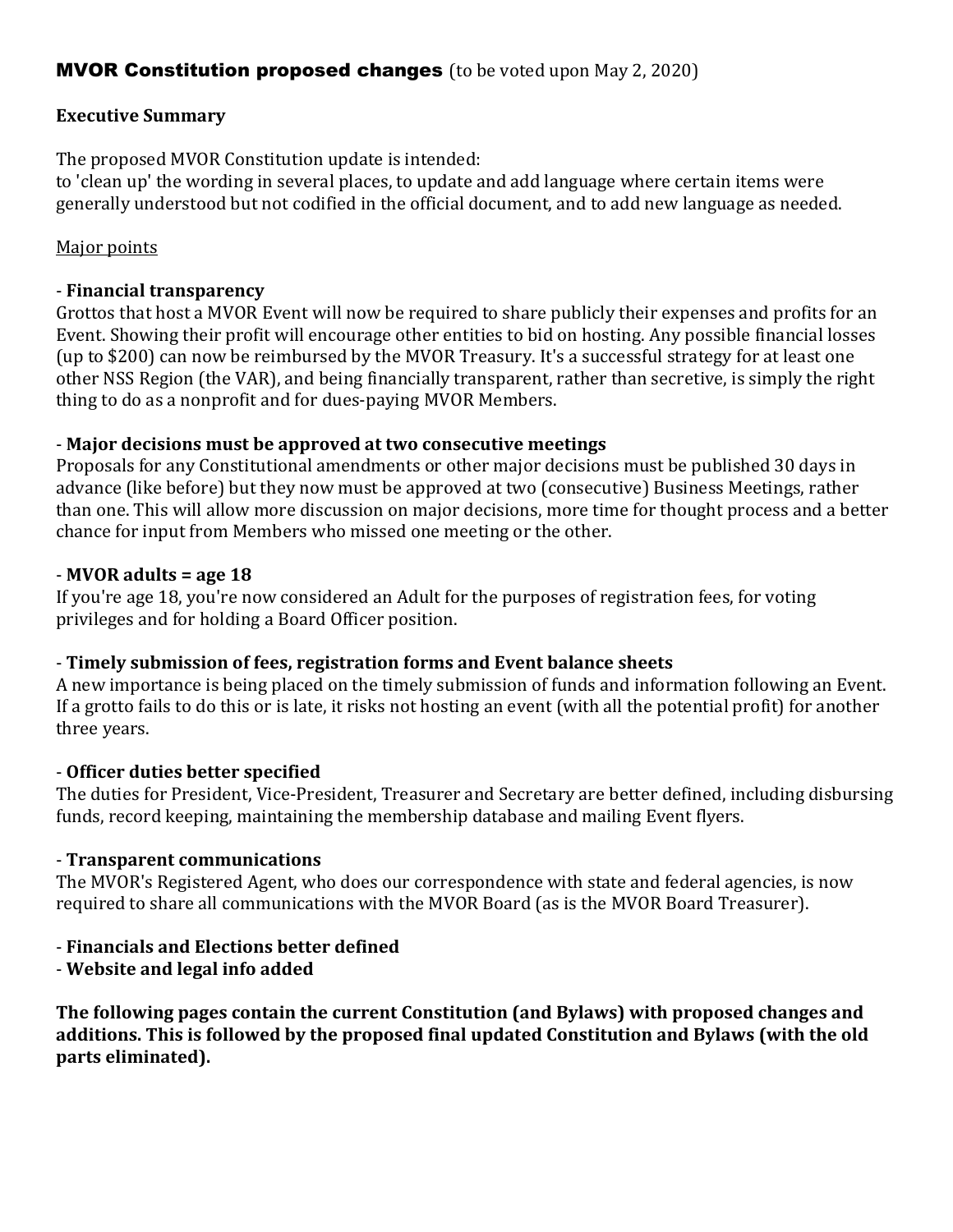# Constitution and Bylaws

of the

# Mississippi Valley Ozark Region

of the

# National Speleological Society

(amended 2020) PROPOSED DRAFT w history

# ARTICLE I – NAME

The name of the organization shall be the Mississippi Valley Ozark Region Association, Inc. (**hereafter** MVOR), an internal organization of the National Speleological Society (NSS).

# ARTICLE II – PURPOSE

The purpose of the MVOR **shall be** (is) to promote the conservation of caves within the caving community of the MVOR area of the NSS, within the guidelines set forth by the NSS Cave Conservation Policy [policy of cave conservation], and to promote fellowship, safety and caving opportunities among those involved.

# ARTICLE III – GOVERNMENT

- **Sec. A** The MVOR shall be **established as a nonprofit domestic corporation (Corporation)** governed by a Board of Directors **(Board or Officers),** consisting of a president, vice-president, treasurer and secretary **(President, Vice-President, Treasurer, Secretary),** who shall be elected as provided for in the Bylaws**.**
- **Sec. B** The Board shall have full power to manage the business of the MVOR in accordance with State of Missouri Title XXIII, Associations and Partnerships, Chapter 355 Nonprofit Corporation Law **(Chapter 355)** [Chapter 355 of General Not for Profit Corporate Laws of the State of Missouri R.S. Mo. (2010)], and to raise funds in any manner consistent with the policies of the NSS, whose Constitution and Bylaws are accepted where applicable. [The officers shall be elected as provided for in the Bylaws.]

# **Sec. C Financial holdings**

- **1. MVOR financial holdings shall be kept in a bank account or accounts chosen by the Treasurer and made known to the Board.**
- **2. The bank account(s) shall have two signatories, which shall be the Treasurer and the President.**
- **3. Transactions may be made by one signatory, but joint signatures are mandated to close the account(s).**
- **4. Any investments or use of MVOR funds must be approved by the Board.**

#### **Sec. D Audit**

- 1. There [should] **shall** be an annual audit conducted by [3 members not on the board] **an individual or individuals designated and agreed to by the Board annually.**
- 2. **The audit shall be made four weeks following the MVOR Fall Event.**
- 3. **Audit findings shall be shared immediately with Board members and posted on the MVOR website.**

# ARTICLE IV – LIFE OF THE ORGANIZATION

Sec. A The life of the MVOR shall be perpetual or until terminated in accordance with the provisions herein.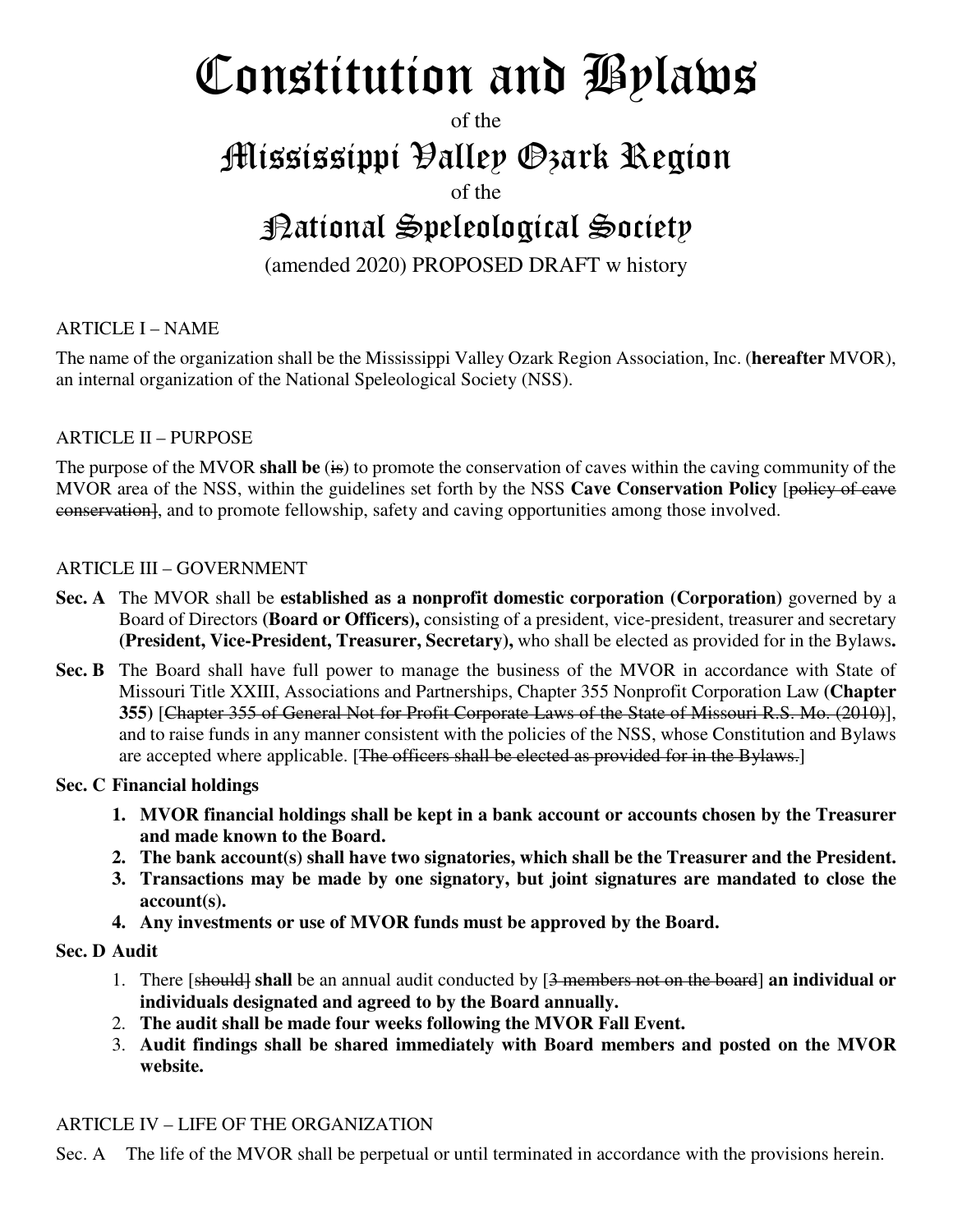- Sec. B The Corporation may be dissolved in accordance with **Chapter 355** Section 355.676 (Dissolution of public benefit corporation) with the following provisions:
	- [1. The Board adopts a resolution recommending dissolution, and subsequent vote at a meeting of the members.
	- 2. Thirty days notice given to the members of the time, date and place of such meeting.
	- 3. A resolution to dissolve the corporation adopted by two-thirds of the members present and entitled to vote at such a meeting.]
	- **1. MVOR members (Members) must be provided thirty days notice of the date, location and time of the MVOR business meeting (Meeting) where the dissolution vote will occur, and**
	- **2. At the Meeting, the Board must adopt a resolution recommending dissolution of the Corporation, and**
	- **3. A vote to dissolve the Corporation must be adopted by two-thirds of the Members present who are entitled to vote.**
- **Sec. C** Disposition of assets [on dissolution] and a plan of disposition shall (be adopted and) take place in the manner provided for in **Section 355 and IRS Form 990 [**General Not for Profit Corporations organized under the provisions of Section 355.661-746, R.S. Mo. 2010 and in section 501 (C) (3) of the 1954 Internal Revenue Code or such section as it may be amended or a corresponding provision of a prior  $\text{law}$ ].

#### ARTICLE V – REGISTERED AGENT

[In order to maintain the articles of incorporation with the Missouri Secretary of State, the registered agent shall be a resident of Missouri. Filing shall be made per state requirements.]

- **Sec. A The Registered Agent, or individual designated to conduct MVOR communications with the State of Missouri and the IRS, shall be a resident of Missouri and be a member of the Board.**
- **Sec. B The Registered Agent shall make reports and filings to the State and IRS, as required, prior to applicable deadlines in order to avoid penalties, late fees, administrative dissolution or loss of 'good standing.'**
- **Sec. C The Registered Agent shall notify all Board members within 24 hours of any MVOR-related communications or business matters to or from any entity.**

#### ARTICLE VI – MEMBERSHIP

- **Sec. A Membership in the MVOR shall be open to any persons, of any age, who are interested in speleology and cave-related disciplines, and who have complied with conditions of membership set forth in the Bylaws.**
- **Sec. B Voting privileges on MVOR business matters are granted only to adult Members who are age 18 or older.**

#### ARTICLE VII – AMENDMENTS

- **Sec. A** Any motion to amend or repeal the MVOR Constitution (**Constitution**) or any part thereof must be submitted **[**in writing] to the Board **by a sponsoring individual** at least 30 days in advance of a Meeting**, and made verbally by the sponsor at the Meeting.**
- **Sec. B** Changes to the Constitution [may be made] shall be passed by a two-thirds majority vote of members **present at any two consecutive Meetings, including a** regular Meeting or any special Meeting called for that purpose, provided 30 days previous notice setting forth the changes shall have been given to (all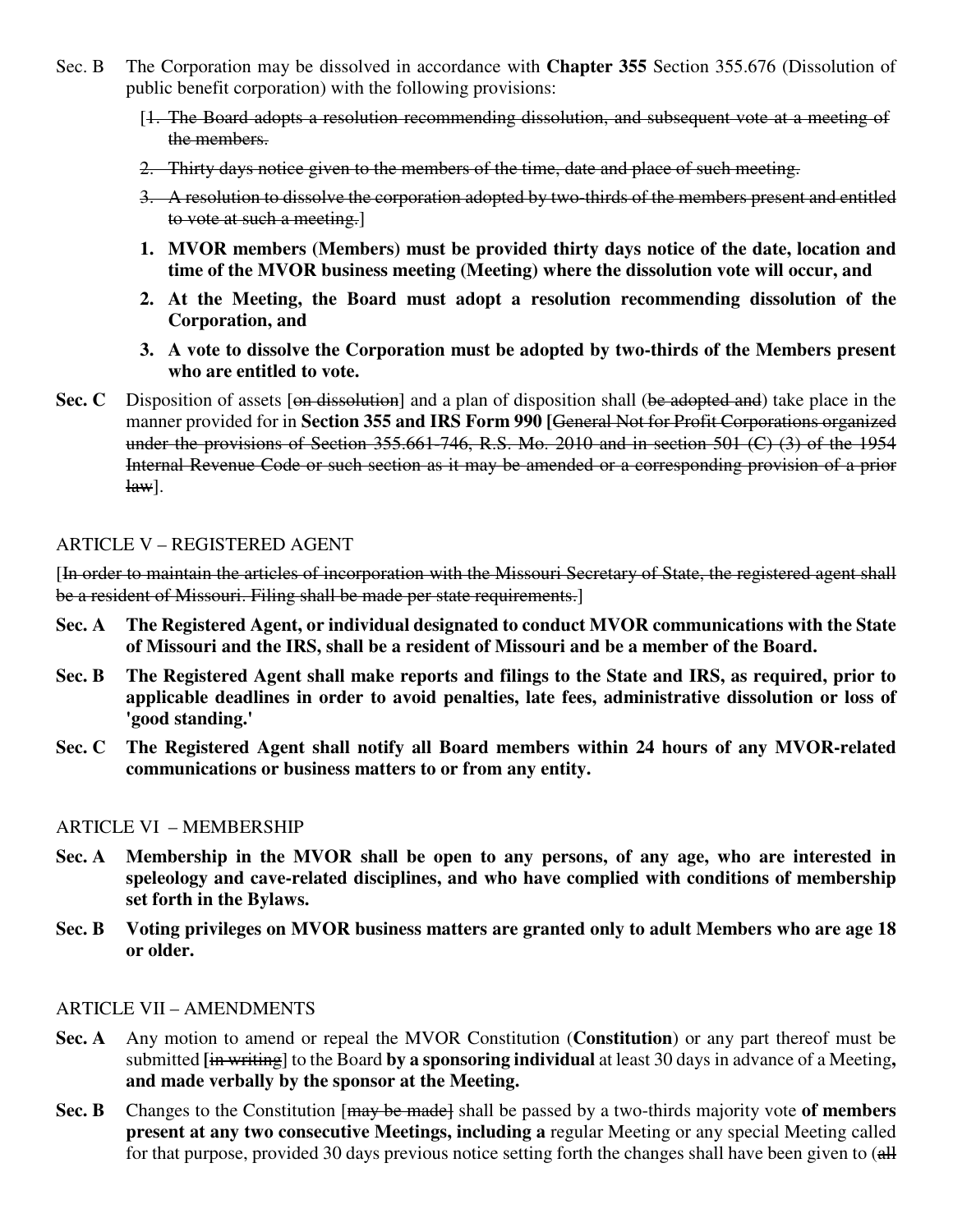# Bylaws

#### CHAPTER I – MEMBERSHIP

- Sec. A. Any **adult caver, age 18 or older,** [current NSS member, current NSS grotto member, or unaffiliated caver who meets qualifications under Sec. B] shall be granted voting membership **in the MVOR, provided the individual has paid the adult registration fee for a MVOR campout event (Event)**.
- Sec. B. [Application for membership for unaffiliated cavers shall be endorsed by a member in good standing. Membership dues shall accompany the application. All applications are subject to approval by the Board, and/or the group sponsoring the convention. The registration fee for an Event shall include membership dues.
- Sec. C Although they do not have voting privileges, individuals under age 18 who pay a registration fee for an Event are MVOR Members.

#### CHAPTER II – DUES AND ASSESSMENTS

- Sec. A MVOR membership dues [of the organization] shall be set by the **Board [**Treasurer], with the approval by a majority vote of the Members **present at two consecutive Meetings** [a regular meeting]. [An increase of not more than 25 50 cents per member may be made with the approval of the Board only.][The hosting grotto of the MVOR meetings must supply the MVOR Board with the attending members information and fees]
- Sec. B **The Registration Fee for an Event shall include membership dues, which shall be \$2 per adult in attendance.**
- **Sec. C The registration form for an Event shall include a fee of \$2.50 that shall be paid by a Member who wishes to remain on the mailing list (ROL Fee) and be snail-mailed registration flyers for the next two subsequent Events.**
- **Sec. D** The host **grotto or entity of an Event (Host) shall, no more than two weeks following the last day of an Event:** 
	- **1. provide the Board with the original Event registration sheets, and**
	- **2. provide the Board a full itemization of expenses and profits, and**
	- **3. remit to the MVOR Treasurer the Membership Fee portion of Event registrations, \$2 per paid adult, and**
	- **4. remit to the MVOR Treasurer the ROL Fee portion of Event registrations.**
- **Sec. E Failure to comply with any part of Sec. D, above, will disqualify that entity from hosting future Events for three years.**
- **Sec. F If the Host incurs a financial loss from its Event, the Host may petition the Board for reimbursement from the Treasury, which shall not exceed \$200.**

#### CHAPTER III – QUALIFICATIONS AND DUTIES OF OFFICERS

- Sec. A. Qualifications
	- 1. **As per NSS requirements,** all **Officers** shall be NSS members in good standing
	- 2. **Officers shall be MVOR Members**
	- 3. **Officers shall be** at least **18** (21) years of age

[The President, with the approval of the Board, shall appoint a Member of the MVOR to fill a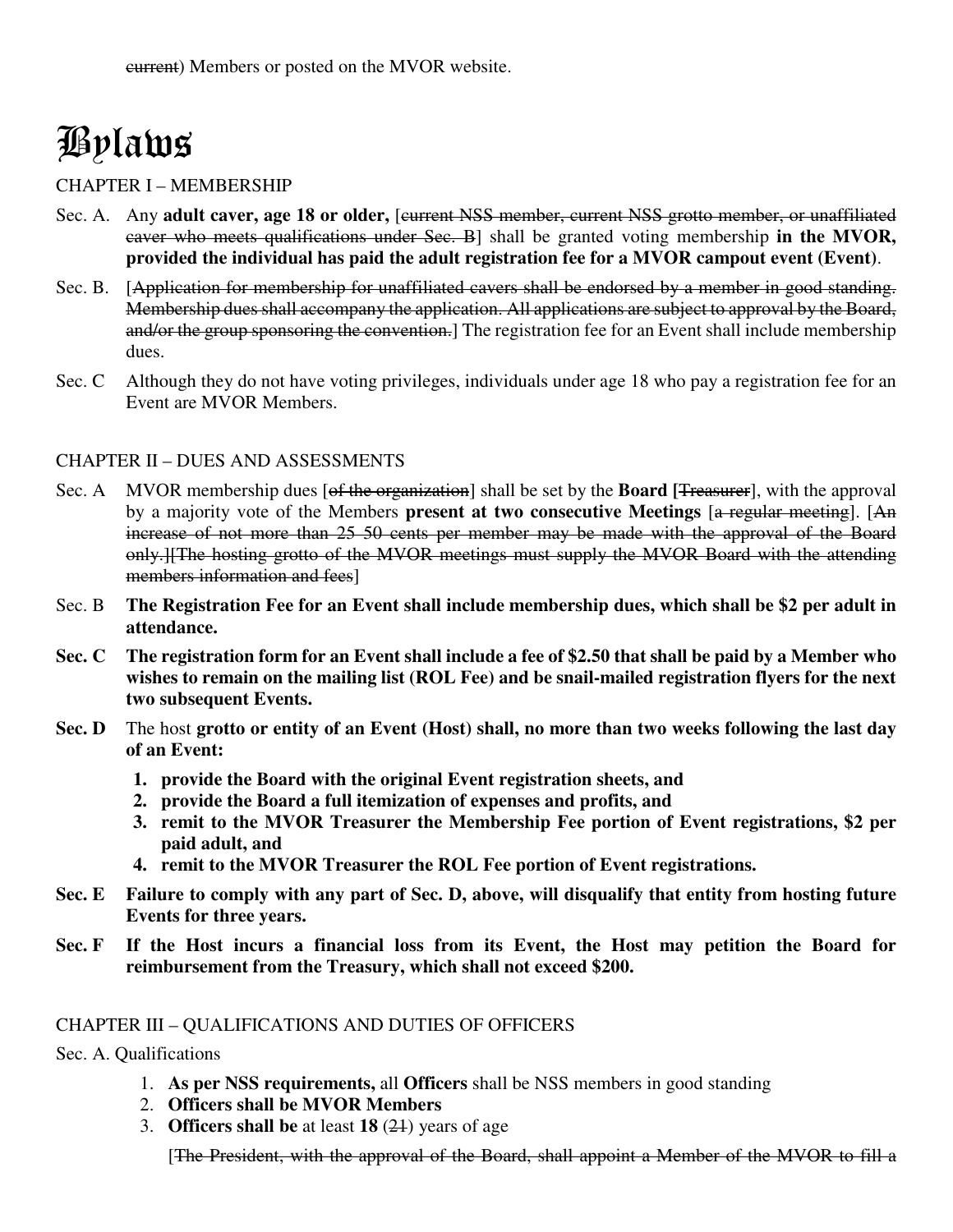vacancy on the Board, to serve until the next Meeting.]

- **4. In the case of a Board vacancy, the President, with the agreement of at least one other Board member, shall appoint a Member who will serve until Board elections at the next Fall Meeting.** 
	- **a. If the Board vacancy is the President, then the Vice-President shall assume the duties of President and appoint a Member to serve as Vice-President until Board elections at the next Fall Meeting.**

#### **Sec. B. Duties**

**1. The President shall:** 

#### **a. preside and set the agenda at (MVOR) Meetings,**

- b. take initiative to keep [be responsible for taking the initiative in keeping] the MVOR active in the accomplishment of its purposes, and
- c. oversee the Board to accomplish its duties [and with board assistance, file the annual Internal Organization report to the NSS]**.**
- 2. The Vice-President shall:
	- a. substitute for the President, if absent
	- b. assist the President in the performance of those duties when necessary.
	- c. in the event of the President's unwillingness or inability to serve, the Vice-President shall succeed to the office of President.
- 3. The Treasurer shall:
	- a. receive and disburse all money pertaining to the Region, and
	- b. keep a **detailed** record of bank balances, income and disbursements [such money and disbursements to the proper authorities on receipt].
	- c. [No MVOR money shall be spent, paid or given away without prior direction by written consent of the Treasurer, or a majority vote of] spend, pay or give away no MVOR funds without prior direction by the rest of the Board.
	- d. [The Treasurer shall] be responsible for submitting the annual report to the State of Missouri and paying the required fees, as prescribed in Section 355.<del>[661-746, R.S. Mo. 2010]</del>, and
	- e. **shall file IRS Form 990-N annually, on or before May 15**. [There should be an annual audit conducted by 3 members not on the board]
- 4. The Secretary shall:

a. Attend Business Meetings, be responsible for the minutes of the Meetings, conduct the official correspondence **and** make the annual NSS report with assistance of the Treasurer when necessary [, maintain the MVOR membership list and perform such other secretarial duties as may be required].

#### b. **Maintain the MVOR membership list and accordingly snail-mail Event registration flyers to those who require one.**

[5. The regional officers shall be the sole channel for any complaints or suggestions concerning conditions at MVOR meetings, and may relay them to the appropriate authorities, speaking on behalf of the entire membership.]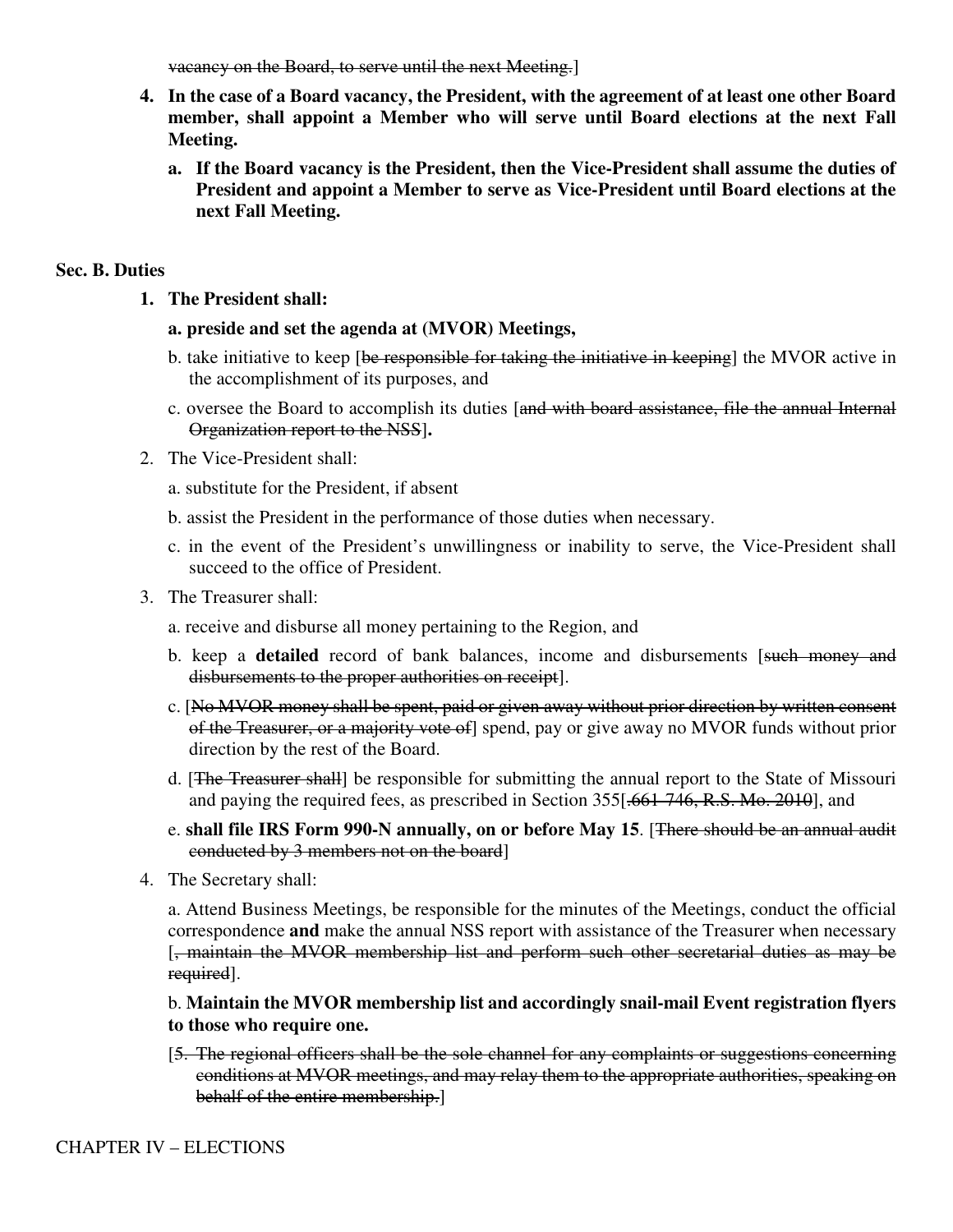- Sec. A The slate of candidates **for Board Officers** shall be nominated **by voice acclamation** from the floor at the Fall [Business] Meeting. [No name shall be presented unless it is definitely known that the Member is able to serve and meets the qualifications, if elected.] **Nominated Members must meet the qualifications in Sec. A, above, and be willing and able to serve.**
- Sec. B Election of Officers will follow immediately **after nominations**.
- Sec. C Officers shall be elected by a simple majority. [If no candidate receives a simple majority, a runoff election shall be held.]
- Sec. D The term for Officers shall be for one year, to begin immediately following their election.
- Sec. E There shall be no limit to the number of terms to which an elected Officer may serve.
- Sec. F An individual may not hold more than one Officer position simultaneously.

#### CHAPTER V -- MEETINGS AND EVENTS

Sec. A. **1.** Regular business meetings of the organization shall be held **during the Spring and Fall campout events.** [at least annually. The Fall business meeting shall be used for the purpose of nomination and election of officers.]

#### **2. The Secretary shall add to the Minutes of any Meeting the date, location and time, if known, of the next Meeting.**

- Sec. B. [40 members shall constitute a quorum at a regular meeting.
- Sec. C. Decisions or actions of the Board may be overruled by a two-thirds majority vote of the members present.
- Sec. D. The meetings shall be guided by Robert's Rules of Order.
- [Sec. E. MVOR meetings must be hosted by current NSS grotto, internal organization or an individual group chaired by an NSS member in good standing.
- Sec. F. The MVOR membership forms and dues must be submitted to the board before the business meeting is adjourned.]
- **Sec. C. If more than one entity bids on hosting an Event, a simple majority of Members present at the Meeting will decide.**
- Sec. D. Events shall be conducted in a manner consistent with the *How to Host an MVOR* document, [which is] available on the MVOR website.
- **Sec. E. Once an Event bid and date has been voted upon and granted, the Event or date may not be canceled or changed without the agreement and permission of the President.**

#### CHAPTER VI – SUSPENSIONS AND EXPULSIONS

- Sec. A. A Member may be suspended or expelled from the MVOR organization or individual event for the following reasons:
	- 1. Willful disregard of his own safety and the safety of others.
	- 2. Willful destruction of cave formations, cave fauna or the property of cave owners.
	- 3. Conduct detrimental to the MVOR.
- Sec. B. No Member shall be suspended or expelled from the MVOR unless he or she shall have been:
	- 1. Granted a hearing by the Board, with at least three Board members present; and
	- 2. Allowed to confront the witnesses against him or her; and is
	- 3. Voluntarily absent from the hearing.
- Sec. C. No Member shall be suspended or expelled except upon affirmative vote of three members of the Board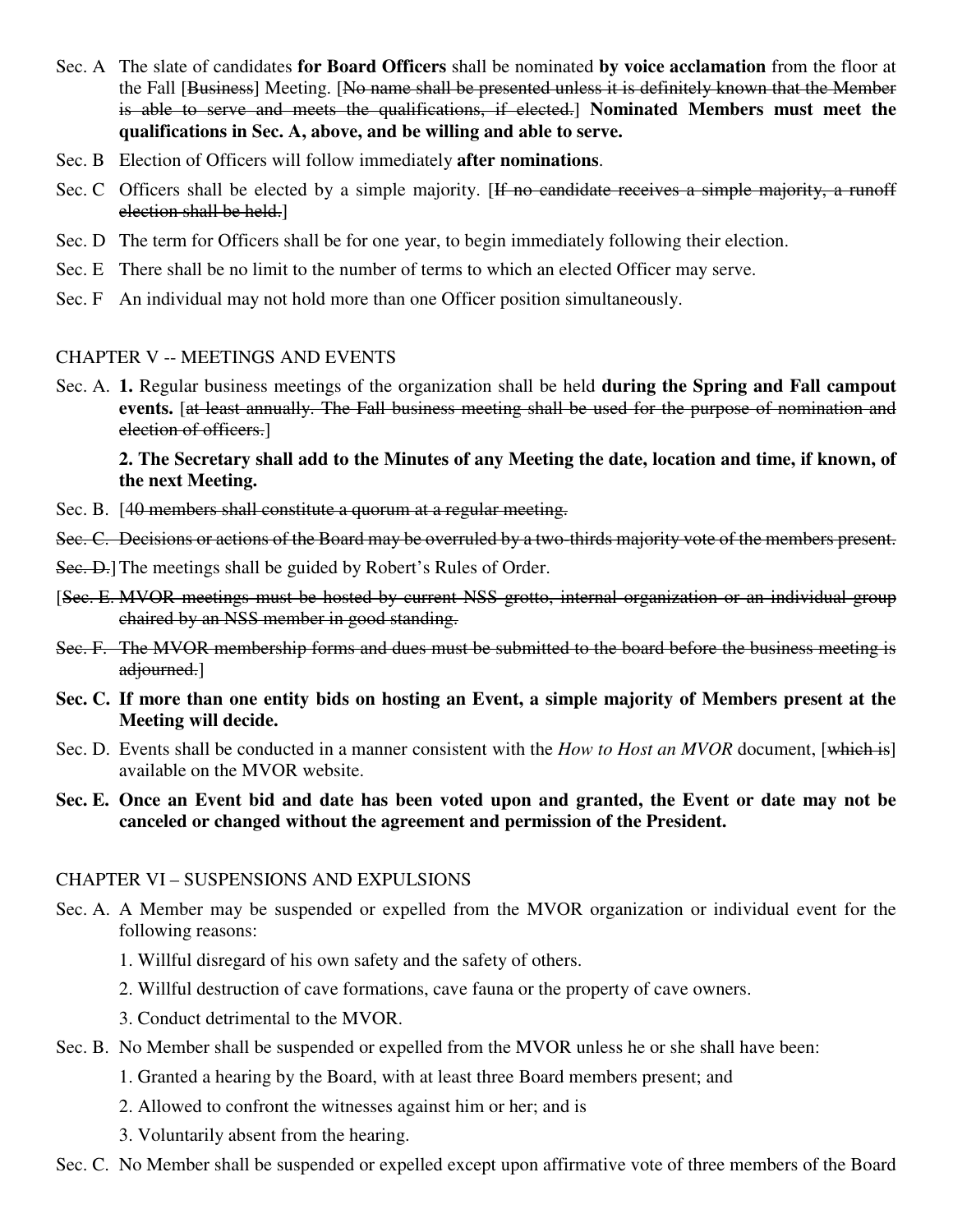after the hearing.

#### CHAPTER VII – AMENDMENTS

A motion to amend or repeal these bylaws or any part thereof shall be submitted in writing 30 days before a regular business meeting. These bylaws may be changed or amended by the MVOR on a two-thirds affirmative vote of the members present at the next regular business meeting.

#### **CHAPTER VII – WEBSITE**

- **Sec. A The President or his/her designee shall maintain a website that contains all official MVOR information. While MVOR information may be available on other internet or social media websites, the designated MVOR website is the location of official MVOR information.**
- **Sec. B With the agreement of the Board, the President shall ensure that the MVOR website is paid for, maintained and updated as necessary.**
- **Sec. C The current official website of MVOR is http://mvor.caves.org/**

#### **CHAPTER VIII – LEGAL INFORMATION**

- **Sec. A The MVOR fiscal year shall coincide with the calendar year.**
- **Sec. B The federal legal name of the MVOR shall be 'Mississippi Valley Ozark Regional Assoc Inc'.**
- **Sec. C The federal Employer Identification Number (EIN) to which MVOR is known to the Internal Revenue Service is 43-1210775.**
- **Sec. D The State of Missouri legal name of the MVOR shall be 'Mississippi Valley Ozark Region Assoc. Inc.'.**
- **Sec. E The State of Missouri domestic nonprofit corporation charter number is N00016770.**

**(the final 'cleaned up' version follows)**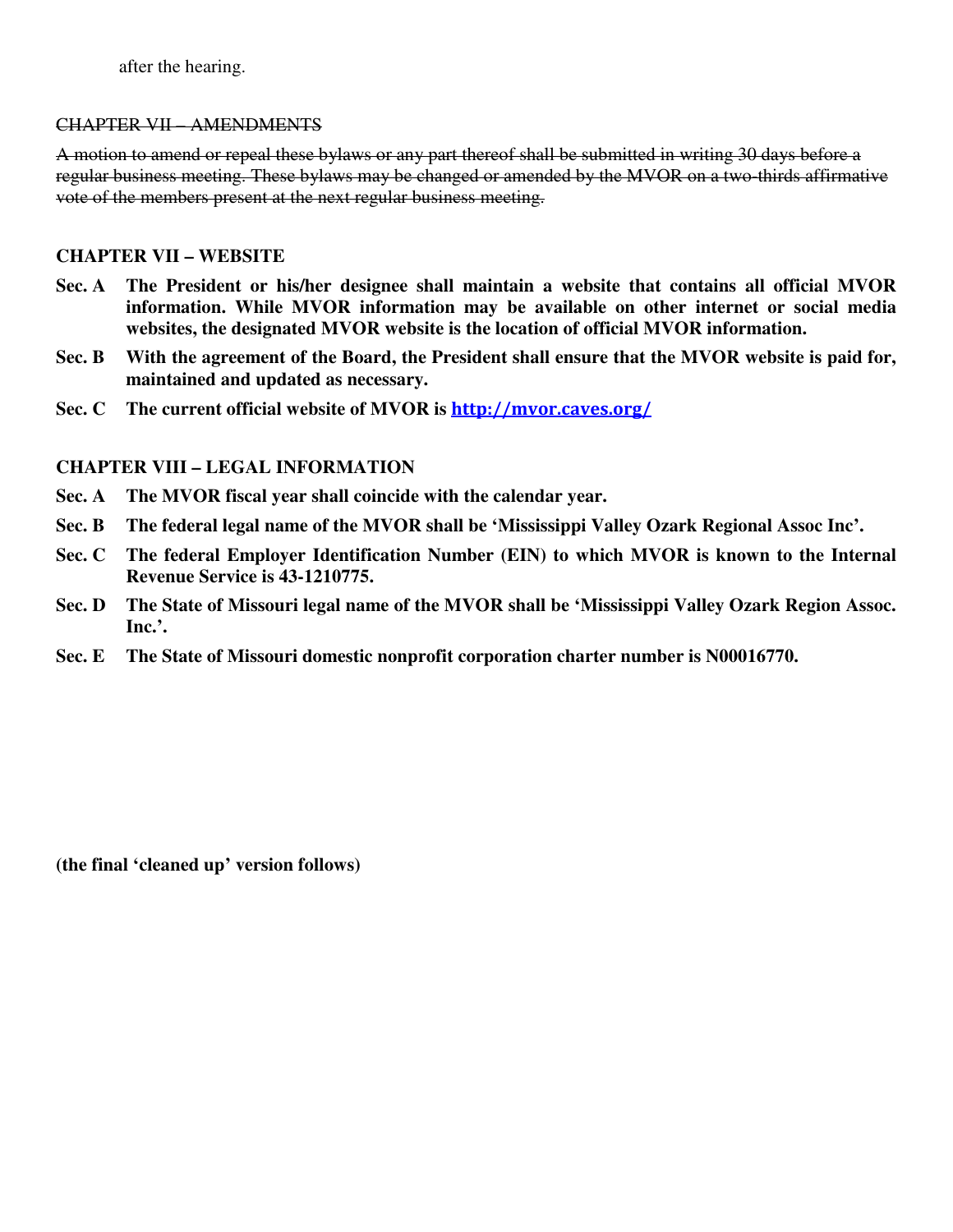# Constitution and Bylaws

of the

# Mississippi Valley Ozark Region

of the

# National Speleological Society

(amended 2020) PROPOSED FINAL DRAFT

# **ARTICLE I – NAME**

The name of the organization shall be the Mississippi Valley Ozark Region Association, Inc. (hereafter MVOR), an internal organization of the National Speleological Society (NSS).

# **ARTICLE II – PURPOSE**

The purpose of the MVOR shall be to promote the conservation of caves within the caving community of the MVOR area of the NSS, within the guidelines set forth by the NSS Cave Conservation Policy, and to promote fellowship, safety and caving opportunities among those involved.

# **ARTICLE III – GOVERNMENT**

- Sec. A The MVOR shall be established as a nonprofit domestic corporation (Corporation) governed by a Board of Directors (Board or Officers), consisting of a president, vice-president, treasurer and secretary (President, Vice-President, Treasurer, Secretary), who shall be elected as provided for in the Bylaws.
- Sec. B The Board shall have full power to manage the business of the MVOR in accordance with State of Missouri Title XXIII, Associations and Partnerships, Chapter 355 Nonprofit Corporation Law (Chapter 355), and to raise funds in any manner consistent with the policies of the NSS, whose Constitution and Bylaws are accepted where applicable.
- Sec. C Financial holdings
	- 1. MVOR financial holdings shall be kept in a bank account or accounts chosen by the Treasurer and made known to the Board.
	- 2. The bank account(s) shall have two signatories, which shall be the Treasurer and the President.
	- 3. Transactions may be made by one signatory, but joint signatures are mandated to close the account(s).
	- 4. Any investments or use of MVOR funds must be approved by the Board.

#### Sec. D Audit

- 1. There shall be an annual audit conducted by an individual or individuals designated and agreed to by the Board annually.
- 2. The audit shall be made four weeks following the MVOR Fall Event.
- 3. Audit findings shall be shared immediately with Board members and posted on the MVOR website.

# **ARTICLE IV – LIFE OF THE ORGANIZATION**

- Sec. A The life of the MVOR shall be perpetual or until terminated in accordance with the provisions herein.
- Sec. B The Corporation may be dissolved in accordance with Chapter 355 Section 355.676 (Dissolution oxf public benefit corporation) with the following provisions: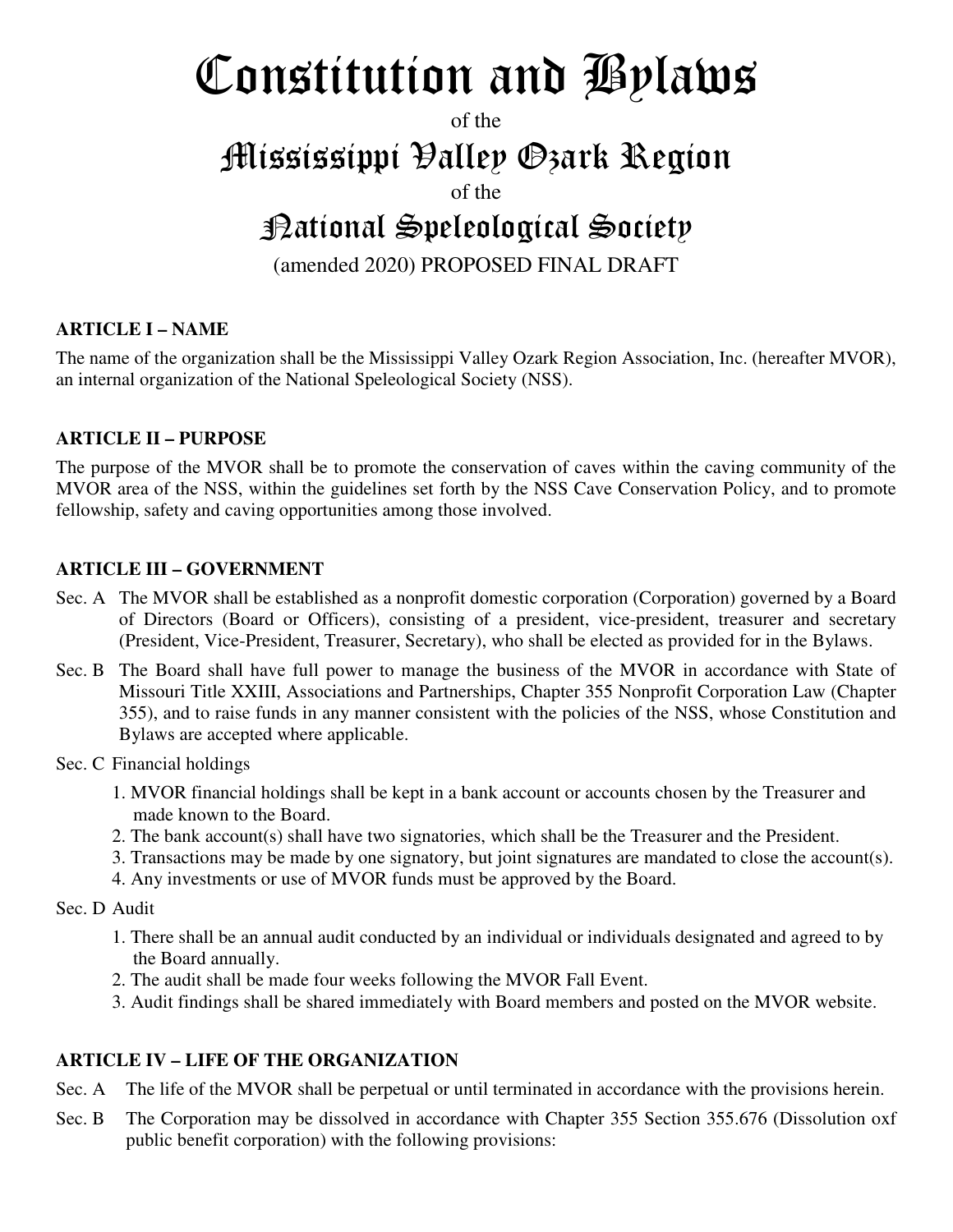- 1. MVOR members (Members) must be provided thirty days notice of the date, location and time of the MVOR business meeting (Meeting) where the dissolution vote will occur, and
- 2. At the Meeting, the Board must adopt a resolution recommending dissolution of the Corporation, and
- 3. A vote to dissolve the Corporation must be adopted by two-thirds of the Members present who are entitled to vote.
- Sec. C Disposition of assets and a plan of disposition shall take place in the manner provided for in Section 355 and IRS Form 990.

#### **ARTICLE V – REGISTERED AGENT**

- Sec. A The Registered Agent, or individual designated to conduct MVOR communications with the State of Missouri and the IRS, shall be a resident of Missouri and be a member of the Board.
- Sec. B The Registered Agent shall make reports and filings to the State and IRS, as required, prior to applicable deadlines in order to avoid penalties, late fees, administrative dissolution or loss of 'good standing.'
- Sec. C The Registered Agent shall notify all Board members within 24 hours of any MVOR-related communications or business matters to or from any entity.

#### **ARTICLE VI – MEMBERSHIP**

- Sec. A Membership in the MVOR shall be open to any persons, of any age, who are interested in speleology and cave-related disciplines, and who have complied with conditions of membership set forth in the Bylaws.
- Sec. B Voting privileges on MVOR business matters are granted only to adult Members who are age 18 or older.

#### **ARTICLE VII – AMENDMENTS**

- Sec. A Any motion to amend or repeal the MVOR Constitution (Constitution) or any part thereof must be submitted to the Board by a sponsoring individual at least 30 days in advance of a Meeting, and made verbally by the sponsor at the Meeting.
- Sec. B Changes to the Constitution shall be passed by a two-thirds majority vote of members present at any two consecutive Meetings, including a regular Meeting or any special Meeting called for that purpose, provided 30 days previous notice setting forth the changes shall have been given to Members or posted on the MVOR website.

# Bylaws

# **CHAPTER I – MEMBERSHIP**

- Sec. A. Any adult caver, age 18 or older, shall be granted voting membership in the MVOR, provided the individual has paid the adult registration fee for a MVOR campout event (Event).
- Sec. B. The registration fee for an Event shall include membership dues.
- Sec. C Although they do not have voting privileges, individuals under age 18 who pay a registration fee for an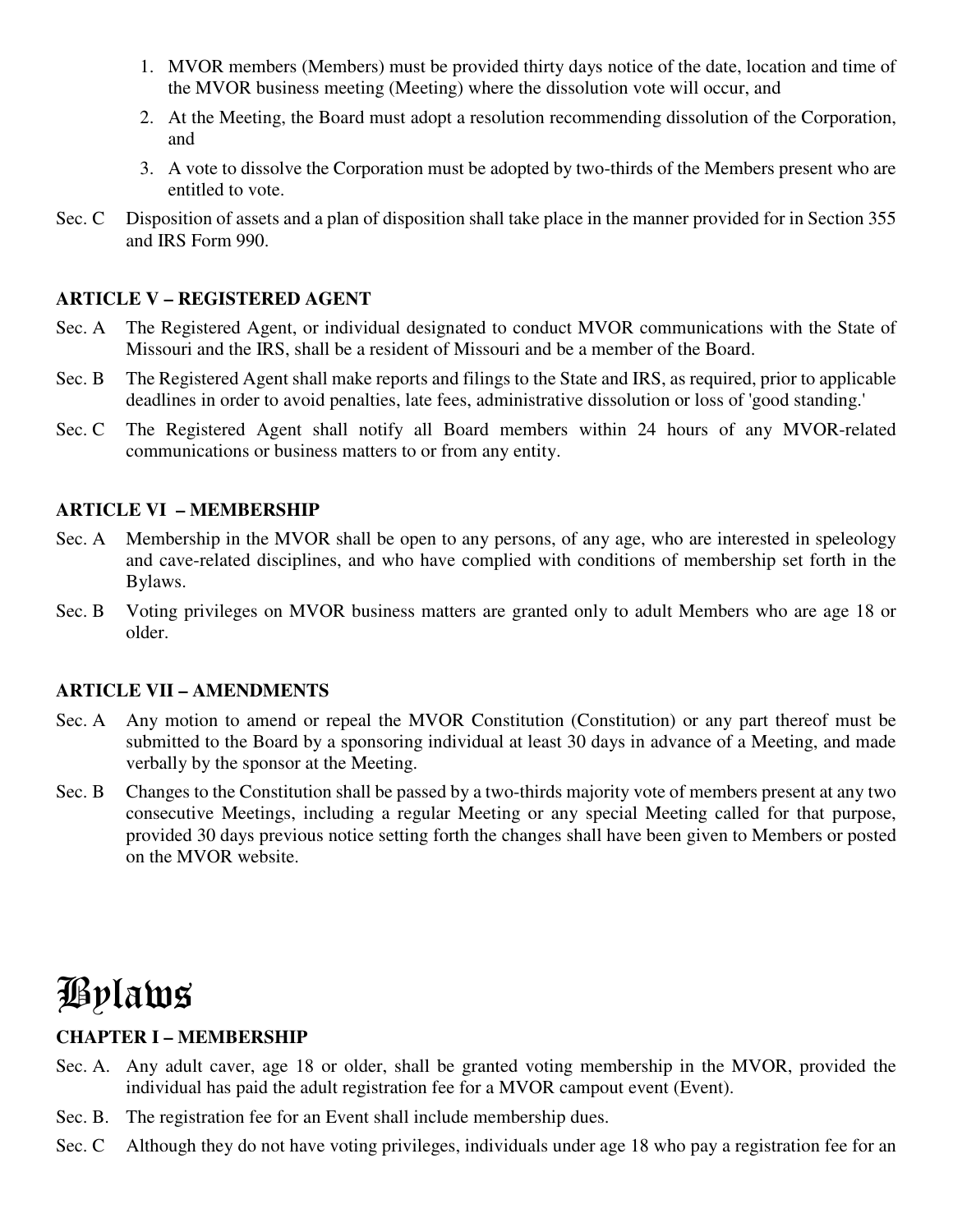# **CHAPTER II – DUES AND ASSESSMENTS**

- Sec. A MVOR membership dues shall be set by the Board, with the approval by a majority vote of the Members present at two consecutive Meetings.
- Sec. B The Registration Fee for an Event shall include membership dues, which shall be \$2 per adult in attendance.
- Sec. C The registration form for an Event shall include a fee of \$2.50 that shall be paid by a Member who wishes to remain on the mailing list (ROL Fee) and be snail-mailed registration flyers for the next two subsequent Events.
- Sec. D The host grotto or entity of an Event (Host) shall, no more than two weeks following the last day of an Event:
	- 1. provide the Board with the original Event registration sheets, and
	- 2. provide the Board a full itemization of expenses and profits, and
	- 3. remit to the MVOR Treasurer the Membership Fee portion of Event registrations, \$2 per paid adult, and
	- 4. remit to the MVOR Treasurer the ROL Fee portion of Event registrations.
- Sec. E Failure to comply with any part of Sec. D, above, will disqualify that entity from hosting future Events for three years.
- Sec. F If the Host incurs a financial loss from its Event, the Host may petition the Board for reimbursement from the Treasury, which shall not exceed \$200.

# **CHAPTER III – QUALIFICATIONS AND DUTIES OF OFFICERS**

Sec. A. Qualifications

- 1. As per NSS requirements, all Officers shall be NSS members in good standing.
- 2. Officers shall be MVOR Members.
- 3. Officers shall be at least 18 years of age.
- 4. In the case of a Board vacancy, the President, with the agreement of at least one other Board member, shall appoint a Member who will serve until Board elections at the next Fall Meeting.
	- a. If the Board vacancy is the President, then the Vice-President shall assume the duties of President and appoint a Member to serve as Vice-President until Board elections at the next Fall Meeting.
- Sec. B. Duties
	- 1. The President shall:
		- a. preside and set the agenda at (MVOR) Meetings, and
		- b. take initiative to keep the MVOR active in the accomplishment of its purposes, and
		- c. oversee the Board to accomplish its duties.
	- 2. The Vice-President shall:
		- a. substitute for the President, if absent, and
		- b. assist the President in the performance of those duties when necessary, and
		- c. succeed to the office of President in the event of the President's unwillingness or inability to serve.
	- 3. The Treasurer shall:
		- a. receive and disburse all money pertaining to the Region, and
		- b. keep a detailed record of bank balances, income and disbursements, and
		- c. spend, pay or give away no MVOR funds without prior direction by the rest of the Board, and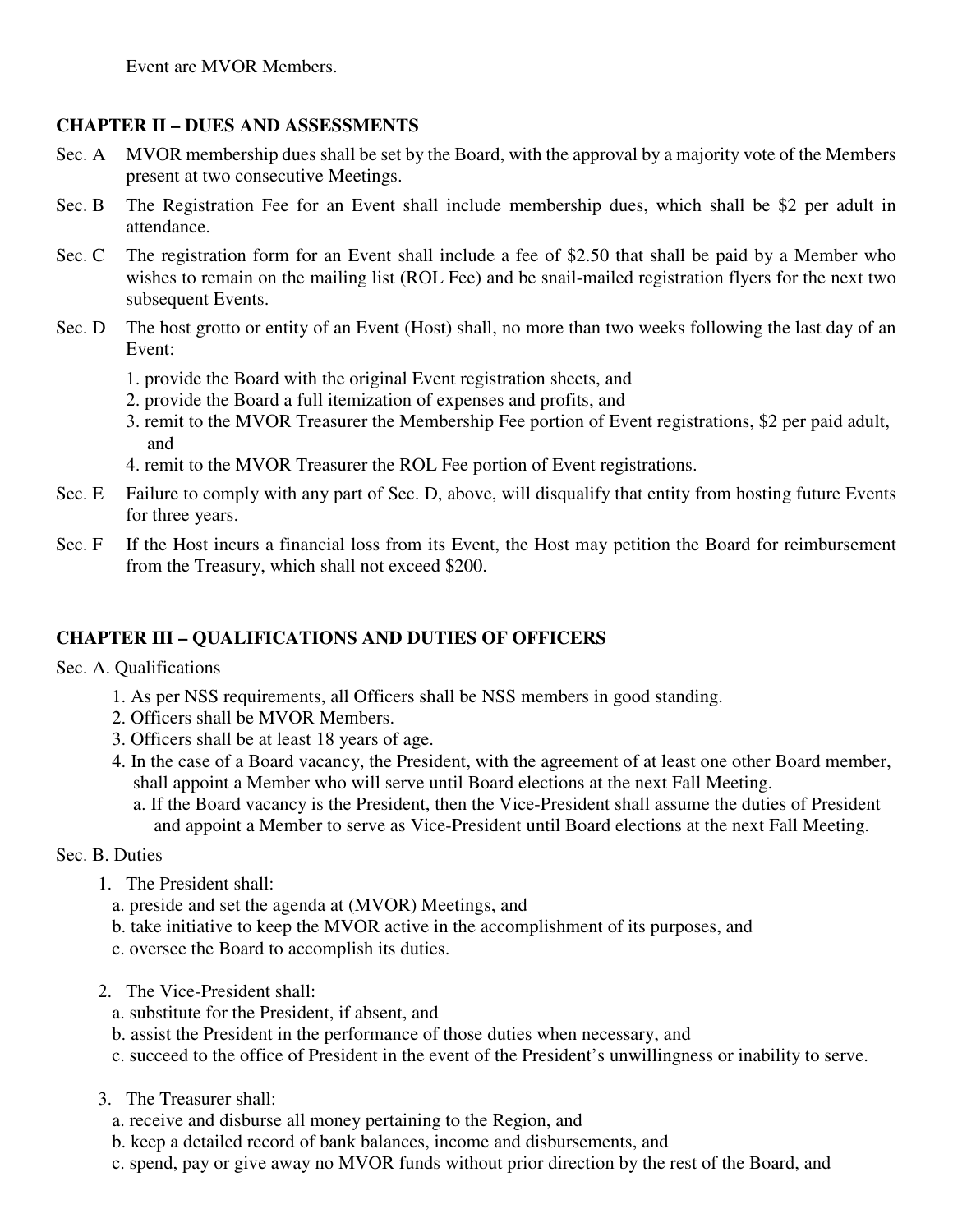- d. be responsible for filing the annual registration report to the State of Missouri and paying the required fees, as prescribed in Section 355, on or before Aug. 31, and
- e. file IRS Form 990-N annually, on or before May 15.
- 4. The Secretary shall:
	- a. attend Business Meetings, and
	- b. record the minutes of Meetings, and
	- c. provide the Board and webmaster with Meeting Minutes no more than two weeks following the last day of an Event, and
	- d. conduct the official correspondence on behalf of MVOR, excepting correspondence made by the Registered Agent, and
	- e. file the MVOR annual report to the NSS before Dec. 31, and
	- f. maintain the MVOR membership list, and
	- g. snail-mail Event registration flyers to those who require one.

# **CHAPTER IV – ELECTIONS**

- Sec. A The slate of candidates for Board Officers shall be nominated by voice acclamation from the floor at the Fall Meeting. Nominated Members must meet the qualifications in Sec. A, above, and be willing and able to serve.
- Sec. B Election of Officers will follow immediately after nominations.
- Sec. C Officers shall be elected by a simple majority.
- Sec. D The term for Officers shall be for one year, to begin immediately following their election.
- Sec. E There shall be no limit to the number of terms to which an elected Officer may serve.
- Sec. F An individual may not hold more than one Officer position simultaneously.

# **CHAPTER V -- MEETINGS AND EVENTS**

- Sec. A. 1. Regular business meetings of the organization shall be held during the Spring and Fall campout Events.
	- 2. The Secretary shall add to the Minutes of any Meeting the date, location and time, if known, of the next Meeting.
- Sec. B. The meetings shall be guided by Robert's Rules of Order.
- Sec. C. If more than one entity bids on hosting an Event, a simple majority of Members present at the Meeting will decide.
- Sec. D. Events shall be conducted in a manner consistent with the *How to Host an MVOR* document, available on the MVOR website.
- Sec. E. Once an Event bid and date has been voted upon and granted, the Event or date may not be canceled or changed without the agreement and permission of the President.

# **CHAPTER VI – SUSPENSIONS AND EXPULSIONS**

- Sec. A. A Member may be suspended or expelled from the MVOR organization or individual event for the following reasons:
	- 1. Willful disregard of his own safety and the safety of others.
	- 2. Willful destruction of cave formations, cave fauna or the property of cave owners.
	- 3. Conduct detrimental to the MVOR.
- Sec. B. No Member shall be suspended or expelled from the MVOR unless he or she shall have been: